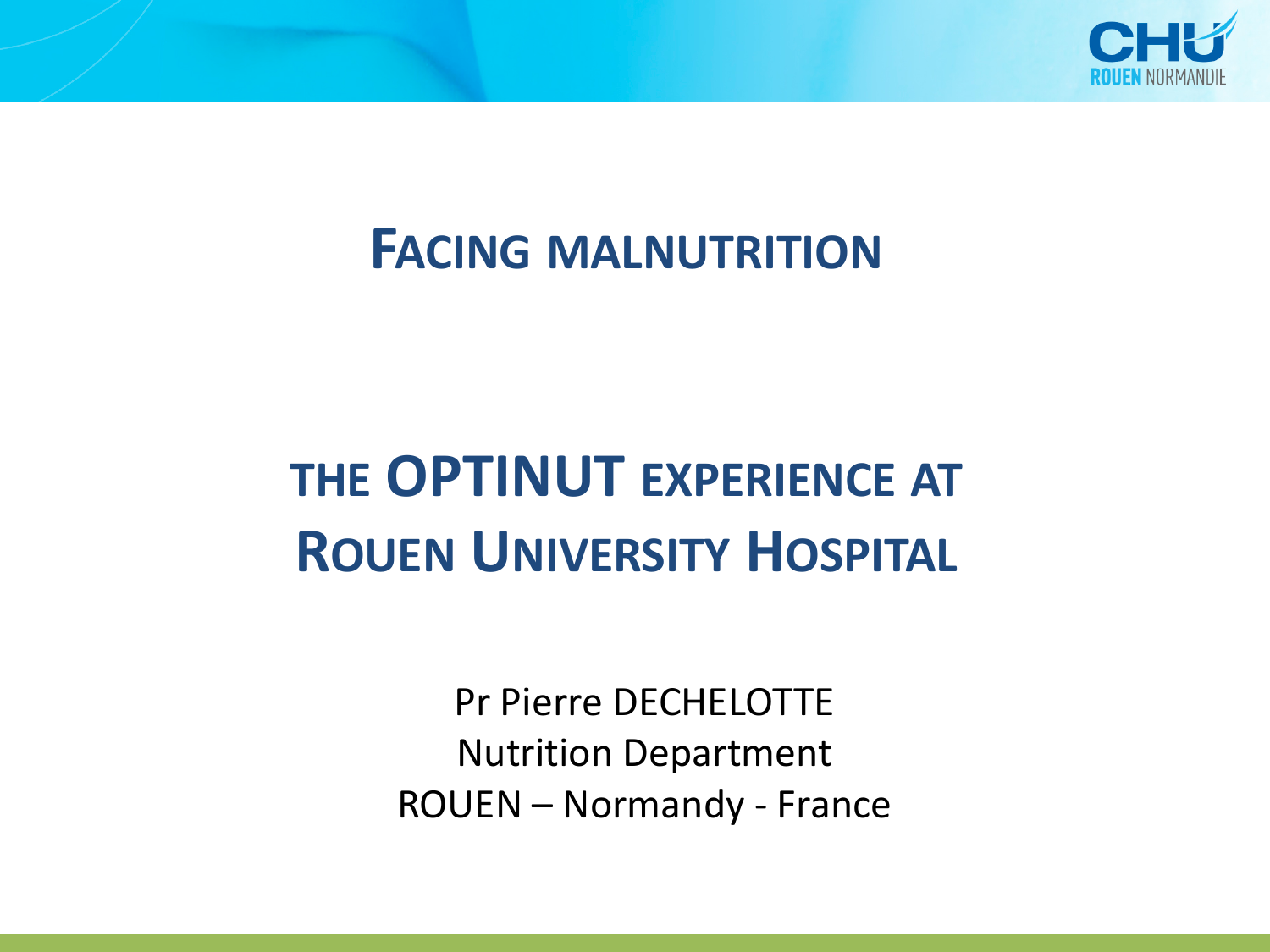

### **EVOLUTION OF MALNUTRITION CARE : 2008-2013**

Total stays with malnutrition codes in all wards

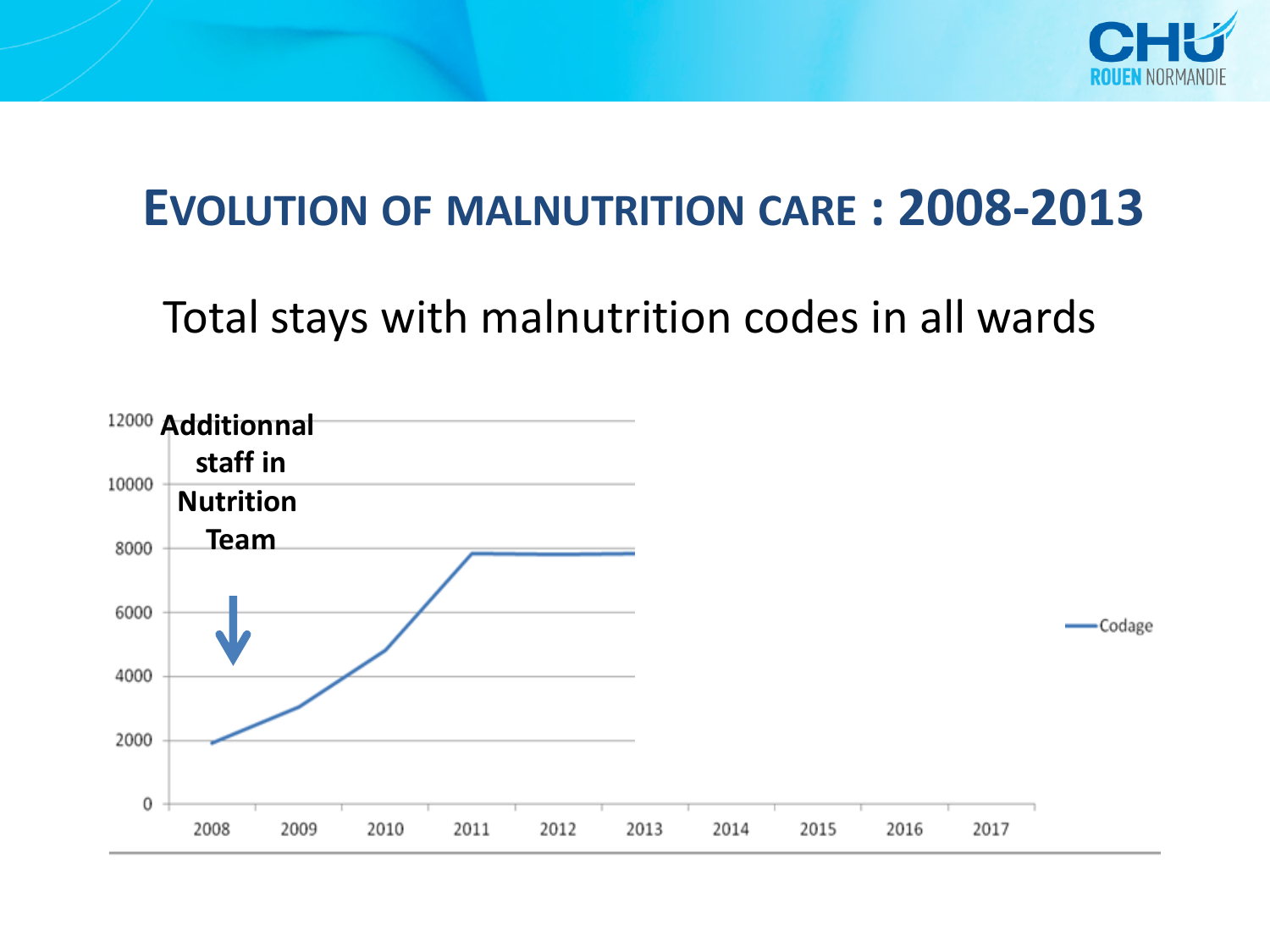

### **EVOLUTION OF MALNUTRITION CARE : 2008-2014**

Total stays with malnutrition codes in all wards

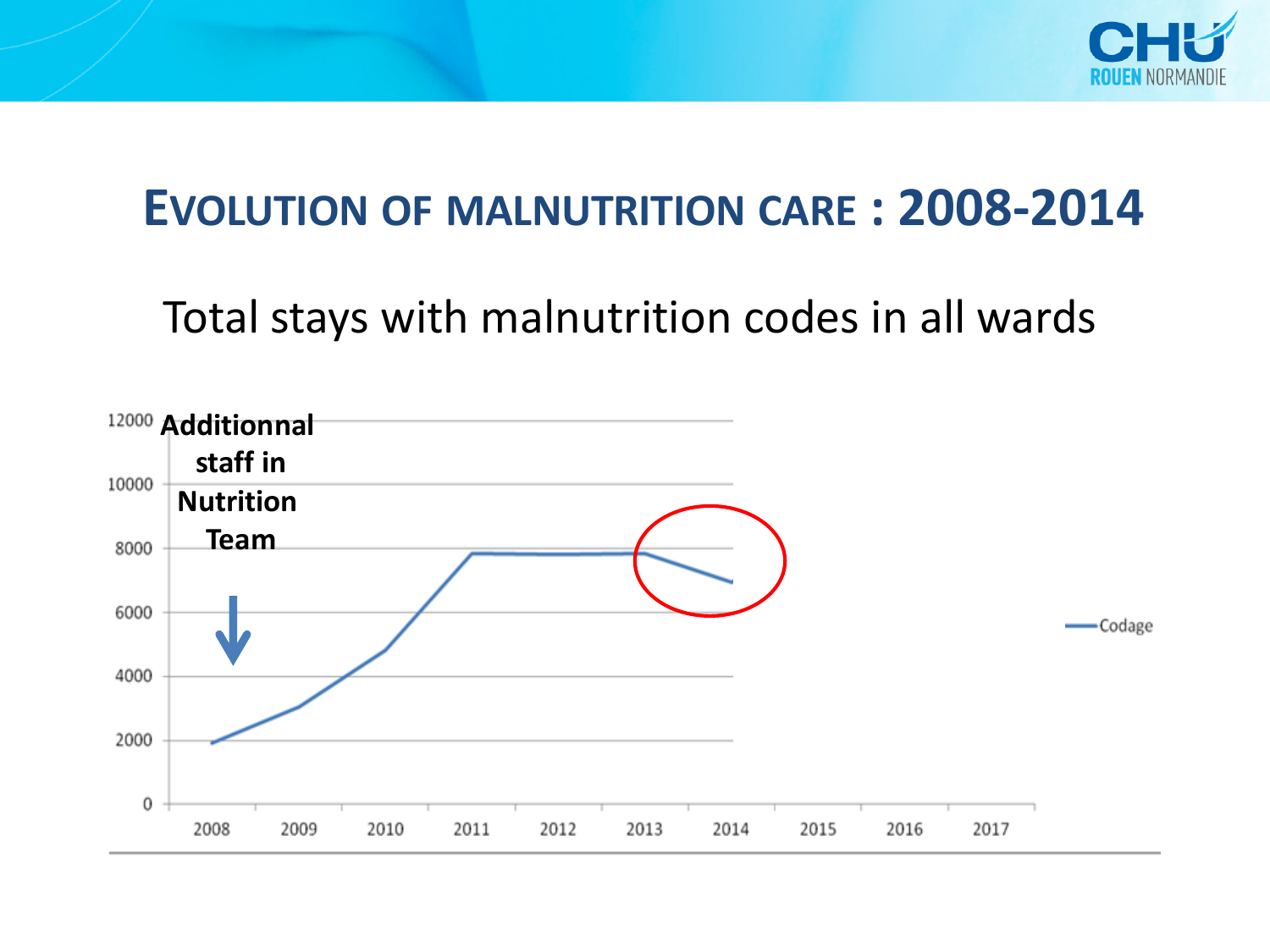

# **STRATEGIC CONTEXT (2015)**

- è**Strategic project of the hospital : to develop efficiency**
- è**Indicators : plateau for n of stays with malnutrition codes**
- è**Discussions with direction : a reinforced nutritional strategy will improve efficiency !**
- è **early 2015 : proposal of OPTINUT project « Optimize screening, care and coding for malnutrition»**
- è **late 2015 : pre-intervention surveys, « flash » screening in « naïve » wards, building up of the project with nutrition team (MD and dieticians), « warming up » meetings**
- $→$  **early 2016 : negociations with direction**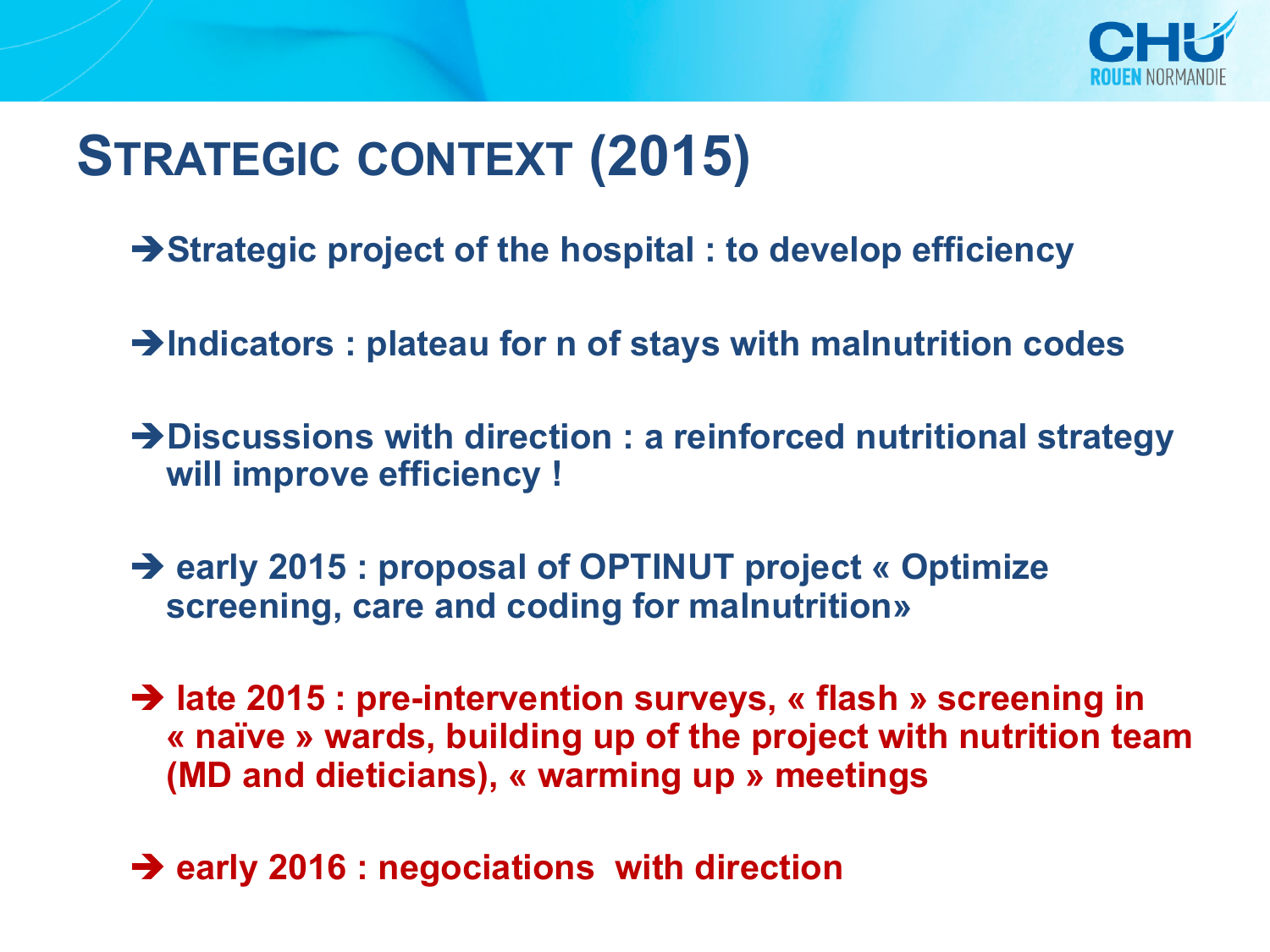### **MALNUTRITION CODES : DETAILED ANALYSIS IN 12 ADULTS WARDS - EVOLUTION 2008-2015**

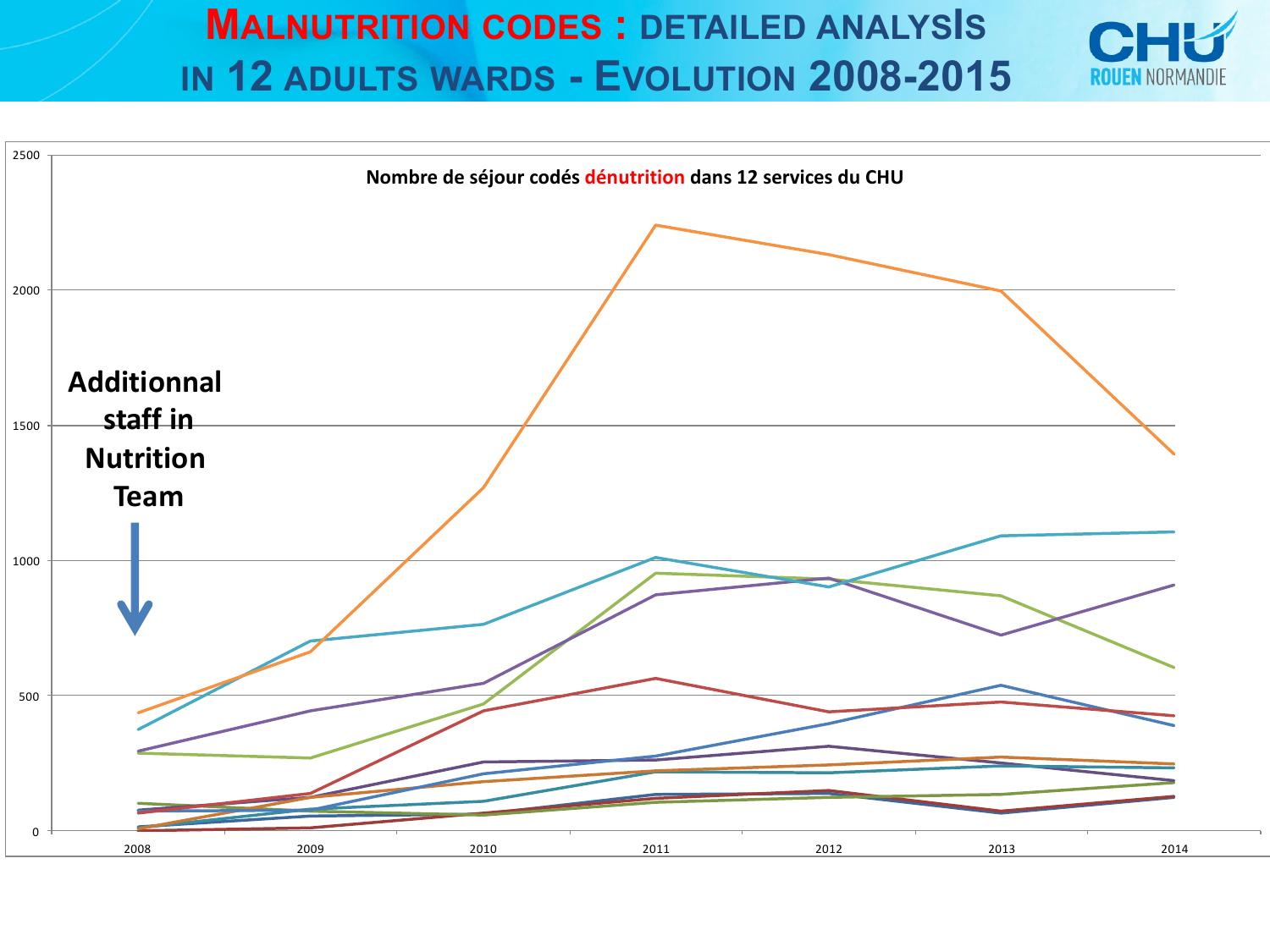### **MALNUTRITION CODES (2015 SURVEY) IN 4 SELECTED WARDS AND WHOLE CHU AS % OF OBSERVED MALNUTRITION PREVALENCE**

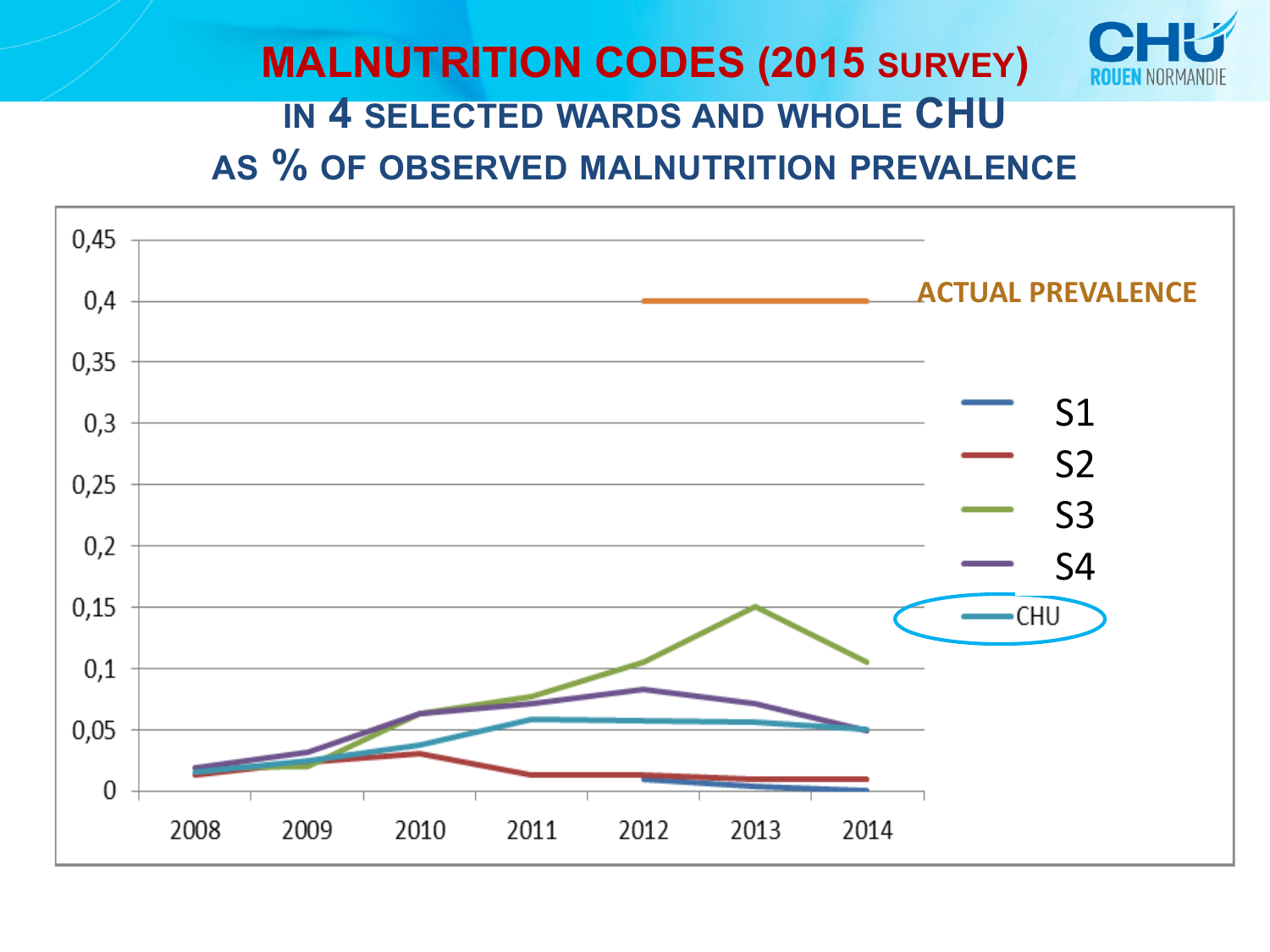

## **2015- 2016**

 $→$  **2<sup>d</sup> semester 2015 : feed-back of surveys + « warming up » meetings + systematic visits in some wards (without additional staff): + 15% more patients cared for / 2014**

 $→$ **spring 2016 : official validation of the project including additional staff (contract)**

 $→$  **sept 2016 : launching with systematic visits in tests wards**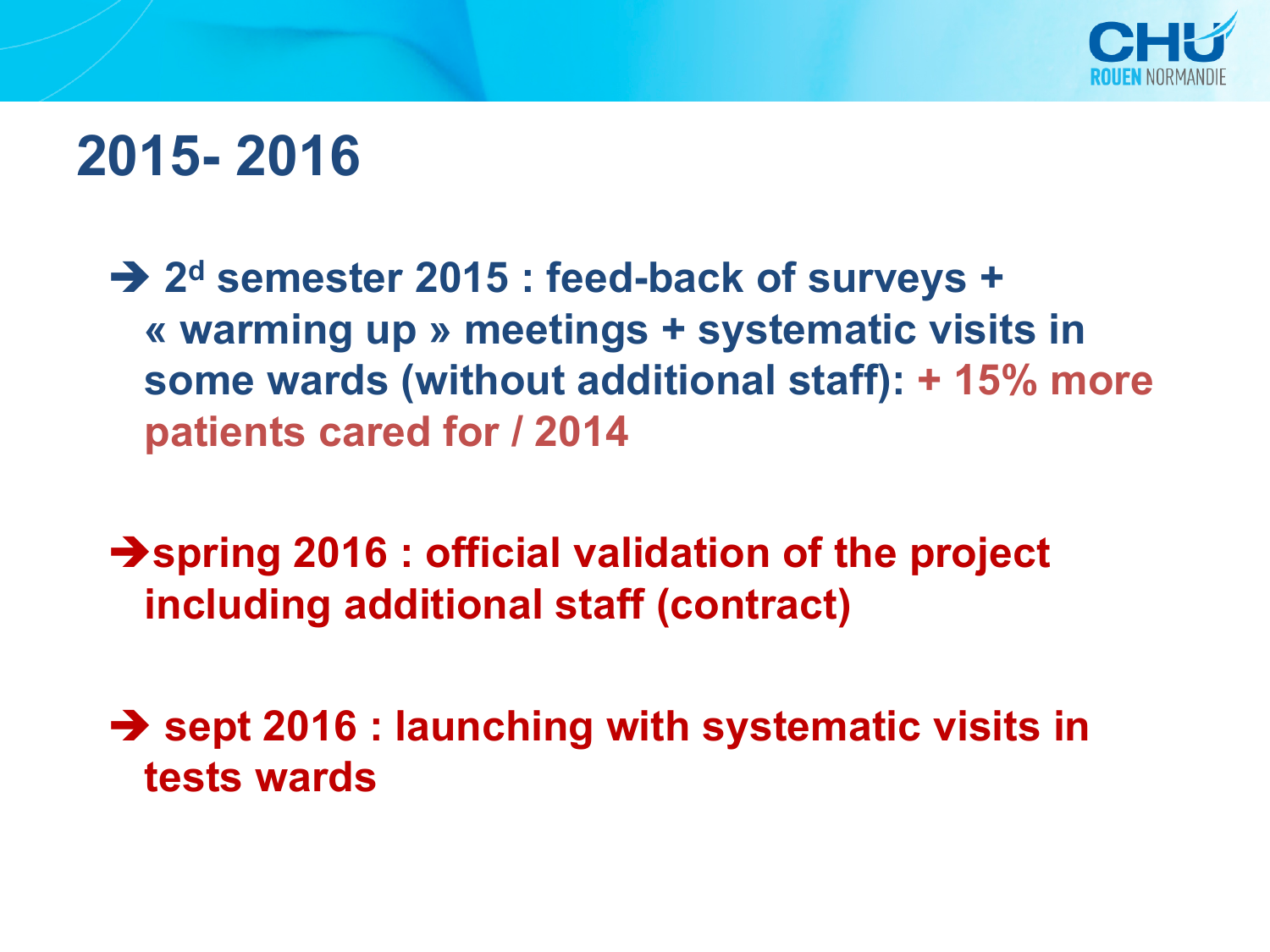

### **OPTINUT PROJECT : SCALE – UP OVER 4 MONTHES** à **2017 = YEAR OF FULL IMPLEMENTATION**

| 2016              | 2017              |                           | 2018                     |  |
|-------------------|-------------------|---------------------------|--------------------------|--|
| 4ème trimestre    | 1er Semestre      | 2 <sup>ème</sup> Semestre | 1 <sup>er</sup> semestre |  |
|                   |                   |                           |                          |  |
|                   |                   |                           |                          |  |
|                   |                   |                           |                          |  |
| DIET <sub>1</sub> |                   |                           |                          |  |
| DIET <sub>2</sub> |                   |                           |                          |  |
|                   | DIET <sub>3</sub> |                           |                          |  |

MD 0,5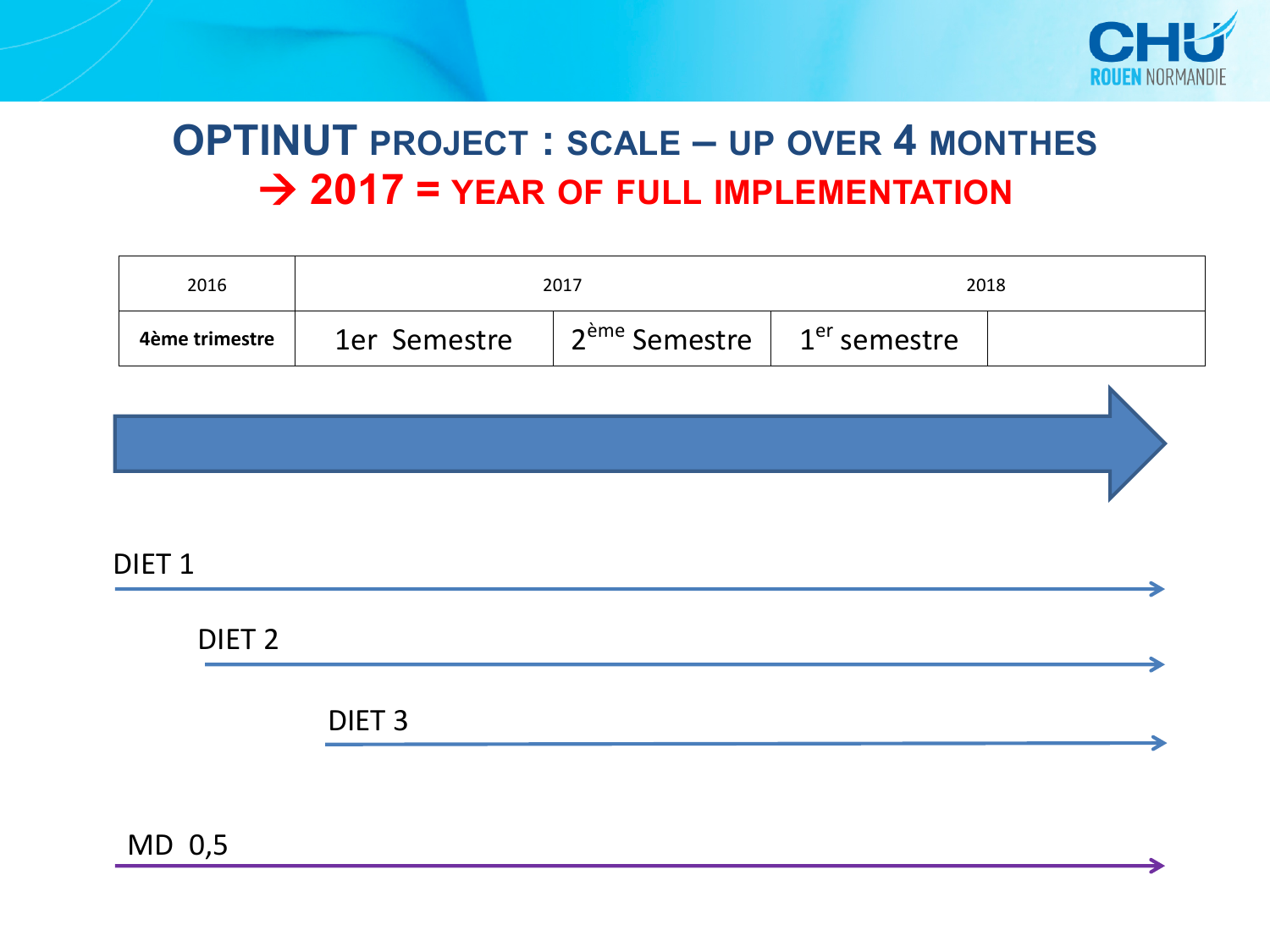

### **2015-2018 EVOLUTION**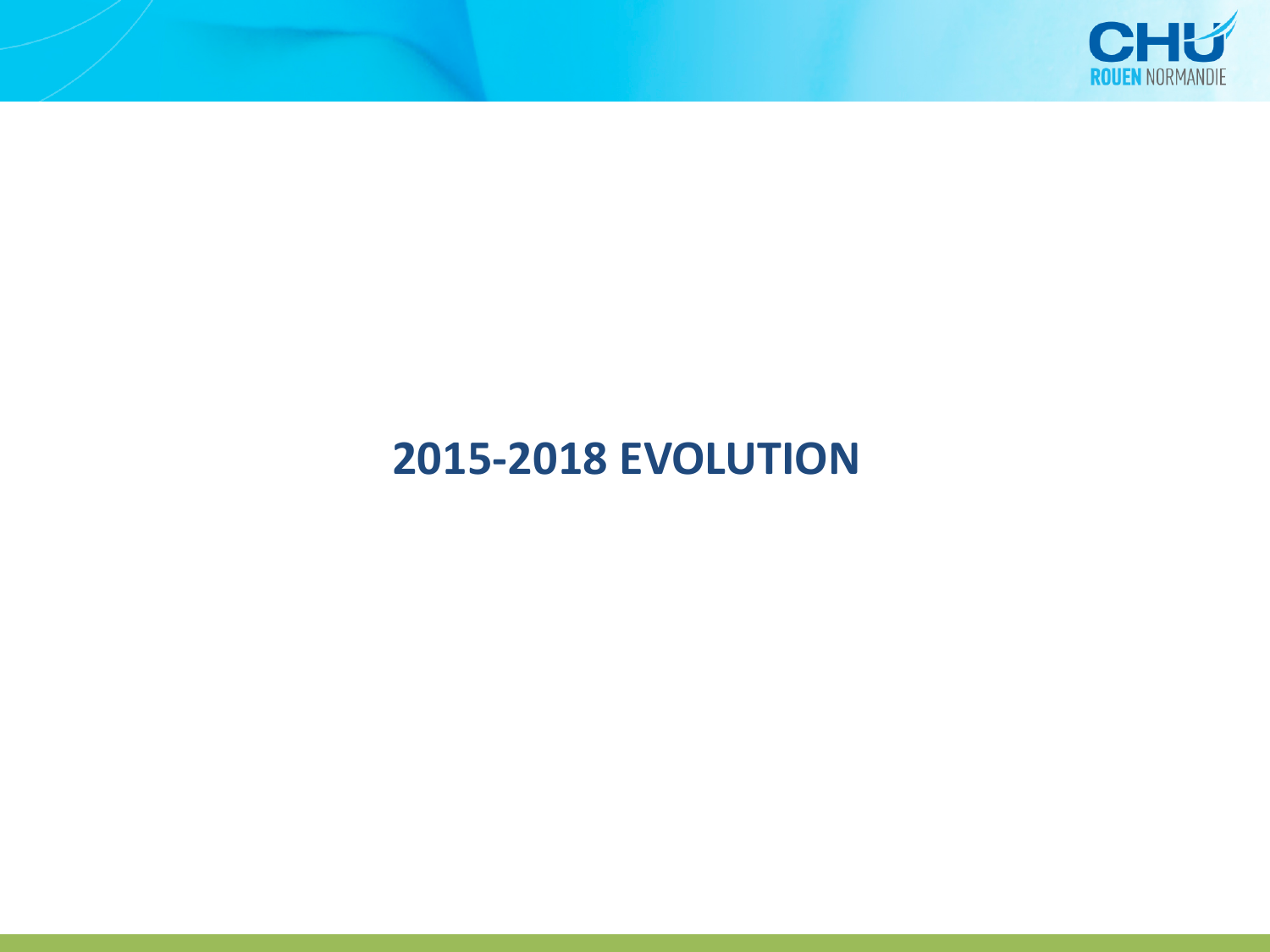

# **N OF PATIENTS CARED BY DIETICIANS IN 7 TEST WARDS (2015 VS 2017)**

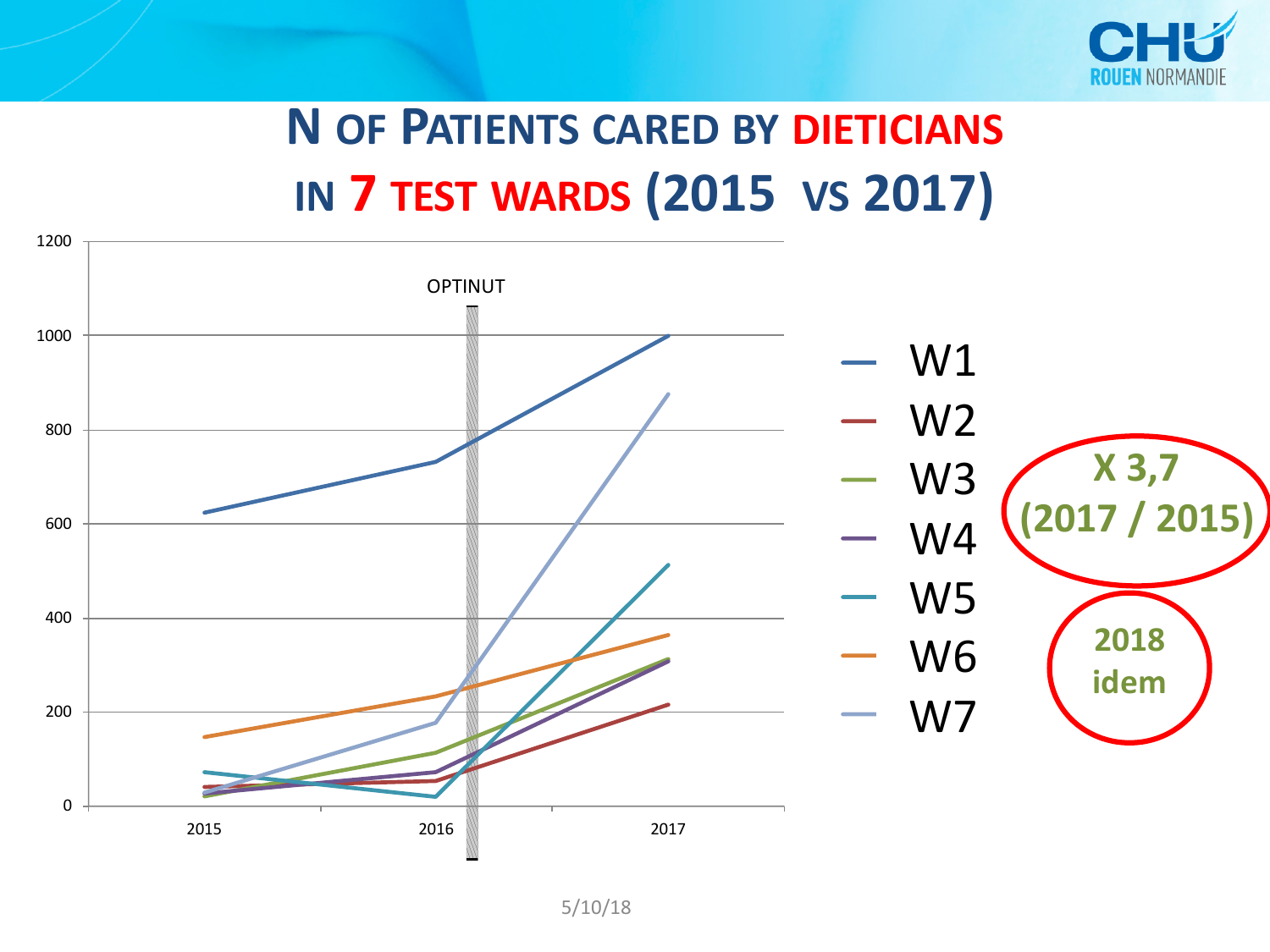

#### **N OF PATIENTS CARED BY DIETICIANS**

#### **IN ALL WARDS (MEDICAL, SURGICAL, ACUTE CARE) FROM 2015 TO 2018**

|              | 2015  | 2016  | 2017  | 2018 |
|--------------|-------|-------|-------|------|
| janv         | 1009  | 1120  | 1340  | 1281 |
| fev          | 965   | 1120  | 1242  | 1173 |
| mars         | 1026  | 1226  | 1436  | 1231 |
| avr          | 963   | 1055  | 1099  | 1166 |
| mai          | 672   | 1062  | 1212  |      |
| juin         | 1032  | 1183  | 1315  |      |
| jui          | 761   | 936   | 1146  |      |
| aout         | 643   | 938   | 940   |      |
| sept         | 1057  | 1163  | 1253  |      |
| oct          | 1029  | 1128  | 1329  |      |
| nov          | 955   | 1179  | 1091  |      |
| dec          | 974   | 1049  | 934   |      |
| <b>TOTAL</b> | 11086 | 13159 | 14337 | 4851 |
|              |       |       |       | .    |





5/10/18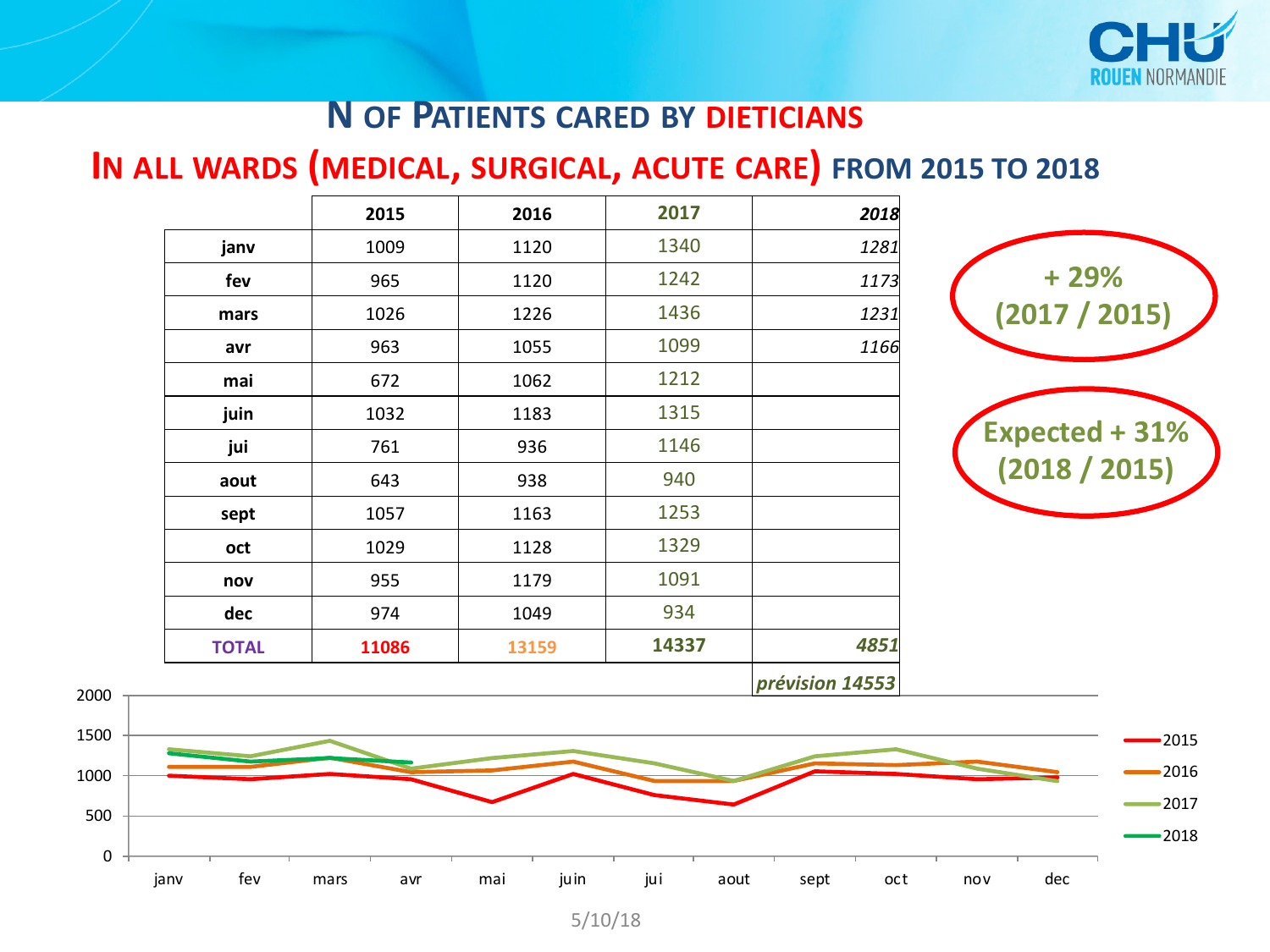

#### **N OF PATIENTS CARED BY NUTRITION MD**

**IN ALL WARDS (MEDICAL, SURGICAL, ACUTE CARE) FROM 2015 TO 2018**

|              | 2015 | 2016 | 2017 | 2018 |
|--------------|------|------|------|------|
| janv         | 39   | 19   | 85   | 55   |
| fev          | 15   | 57   | 63   | 47   |
| mars         | 24   | 47   | 89   | 45   |
| avr          | 14   | 31   | 60   | 58   |
| mai          | 19   | 29   | 67   |      |
| juin         | 36   | 42   | 75   |      |
| jui          | 24   | 13   | 49   |      |
| aout         | 17   | 43   | 40   |      |
| sept         | 25   | 61   | 80   |      |
| oct          | 37   | 83   | 38   |      |
| nov          | 21   | 103  | 55   |      |
| dec          | 27   | 87   | 36   |      |
| <b>TOTAL</b> | 298  | 615  | 737  | 205  |
|              |      |      |      |      |



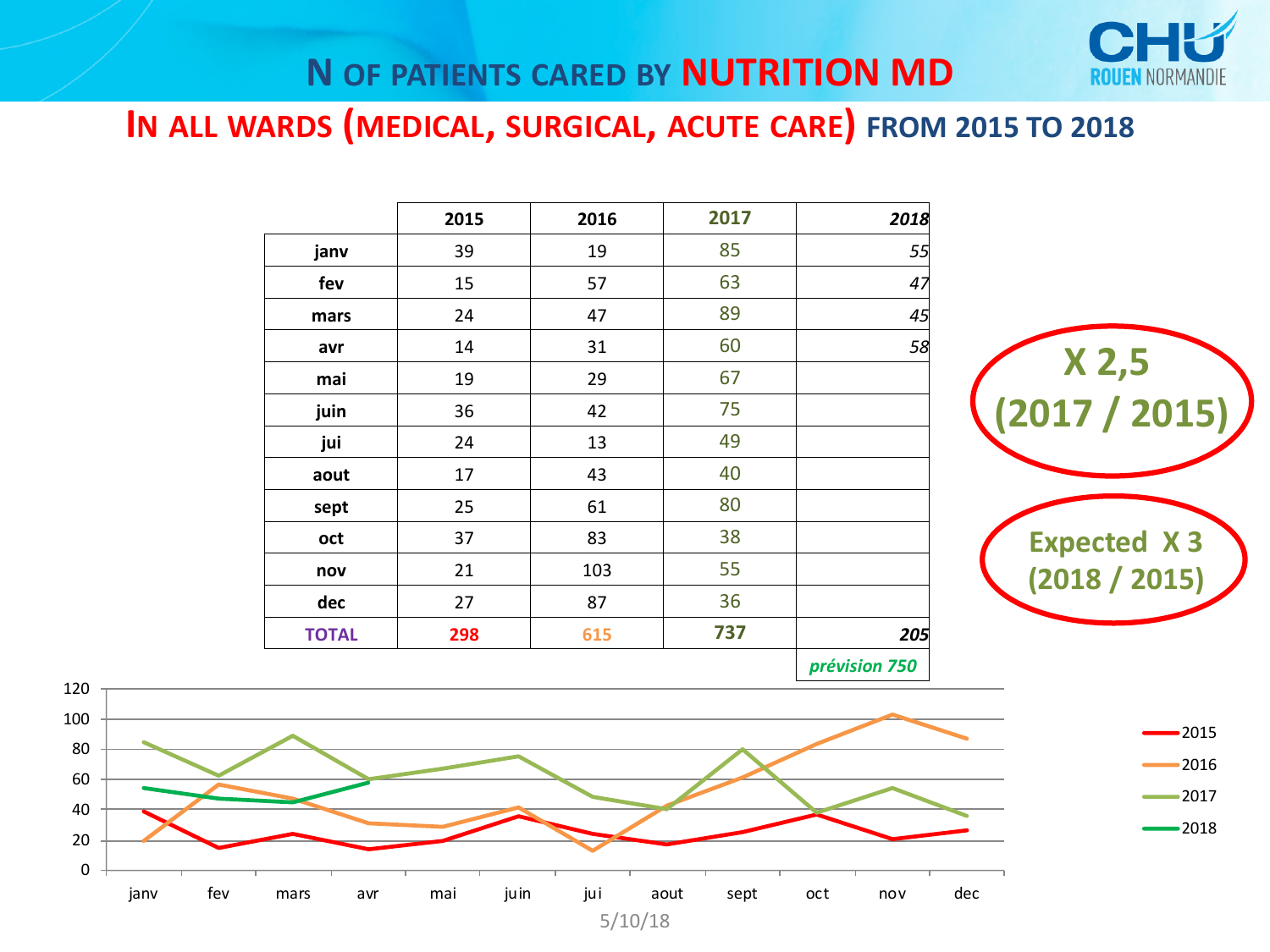

## **STAYS > 4 DAYS WITH MALNUTRITION CODES ALL WARDS OF CHU**



5/10/18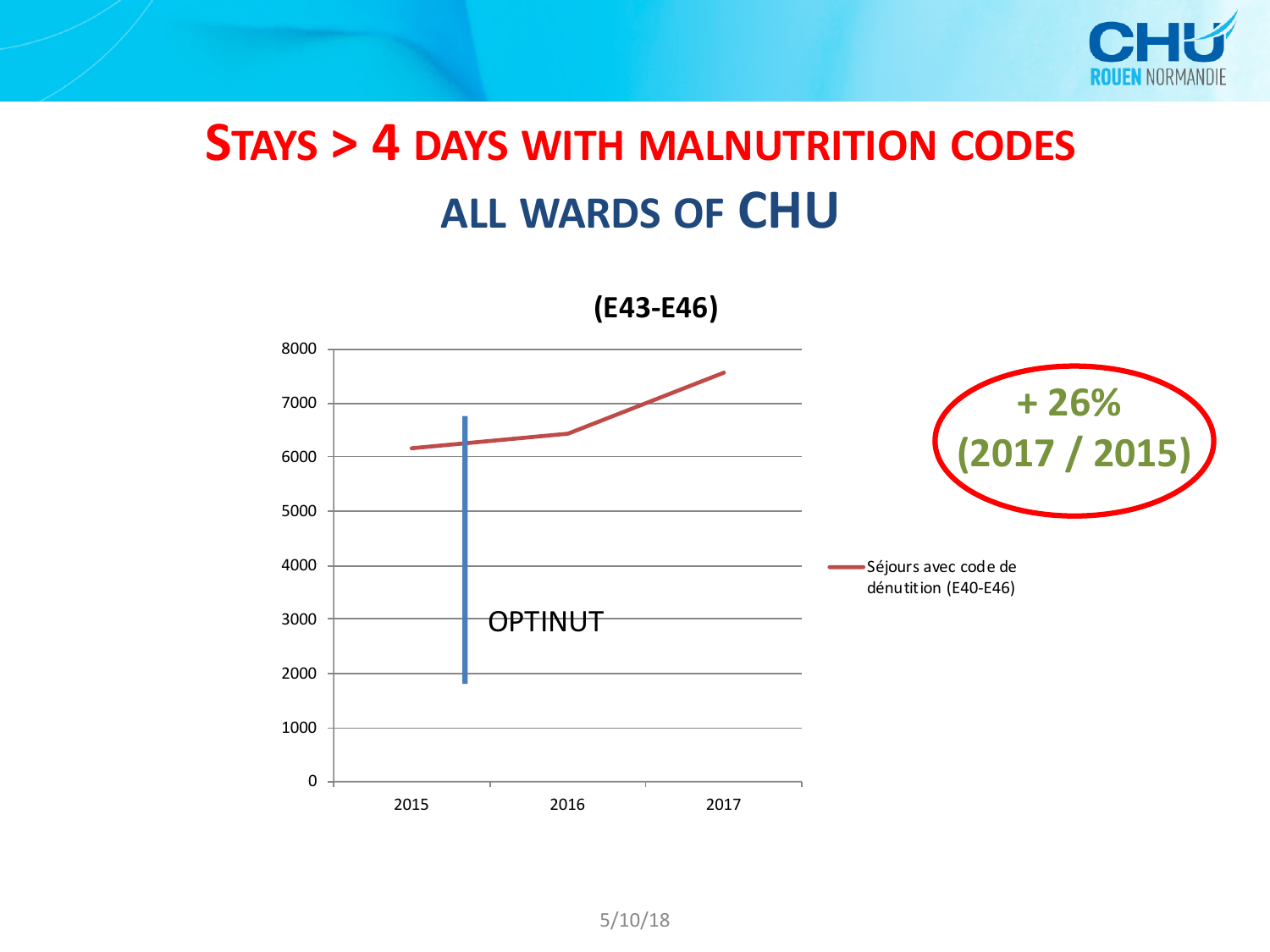

### **CONCLUSIONS OPTINUT 2017-2018**

**Major increase of the number of patients with malnutrition detected and cared in 2017 vs 2015**

**Results maintained in 2018 (**à **plateau ?)**

**Major increments of financial resources for the hospital (x 5 the investment of additional staff)**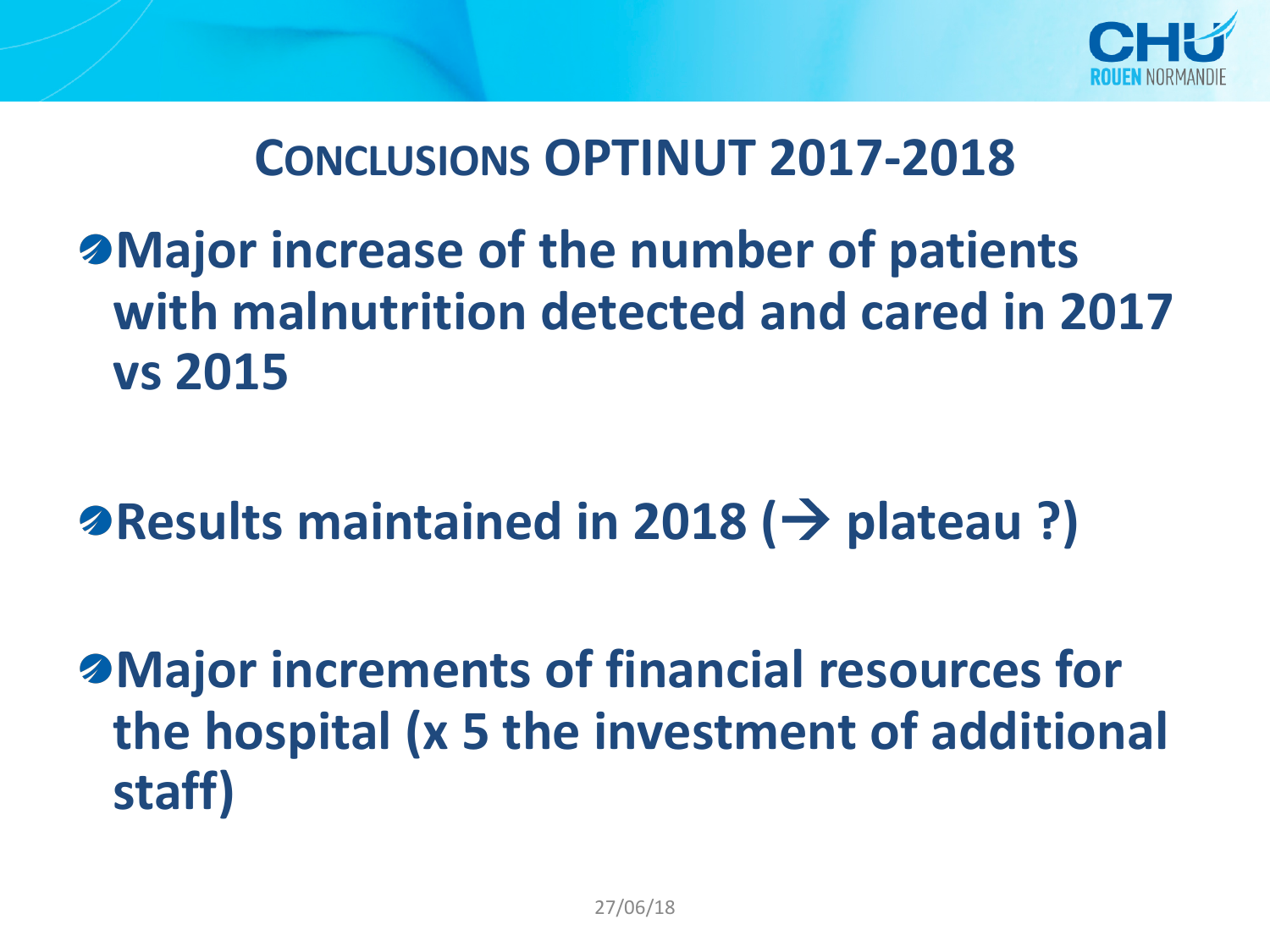

### **ADDITIONAL BENEFITS**

- **Intensified interactions wards – nutrition team – directions**
- **Staff meeting « Le NutriDiet » / 2 monthes**
- **Harmonized protocols for early refeeding (orthopedic and vascular surgery)**

#### **Improved procedures**

- **Interprofessional and multidisciplinary et collaboration**
- Short standing-up meetings between dieticians and nursing staff (Minut'diét) :  $\mathscr{D}$
- Experimentation of self-screeing by the patient
- **2** Interest of surgeons for pre-operative screening

#### **Home Enteral Nutrition : sharp progression**

- 2015:402
- **2017 : 472**
- **2018 : 532**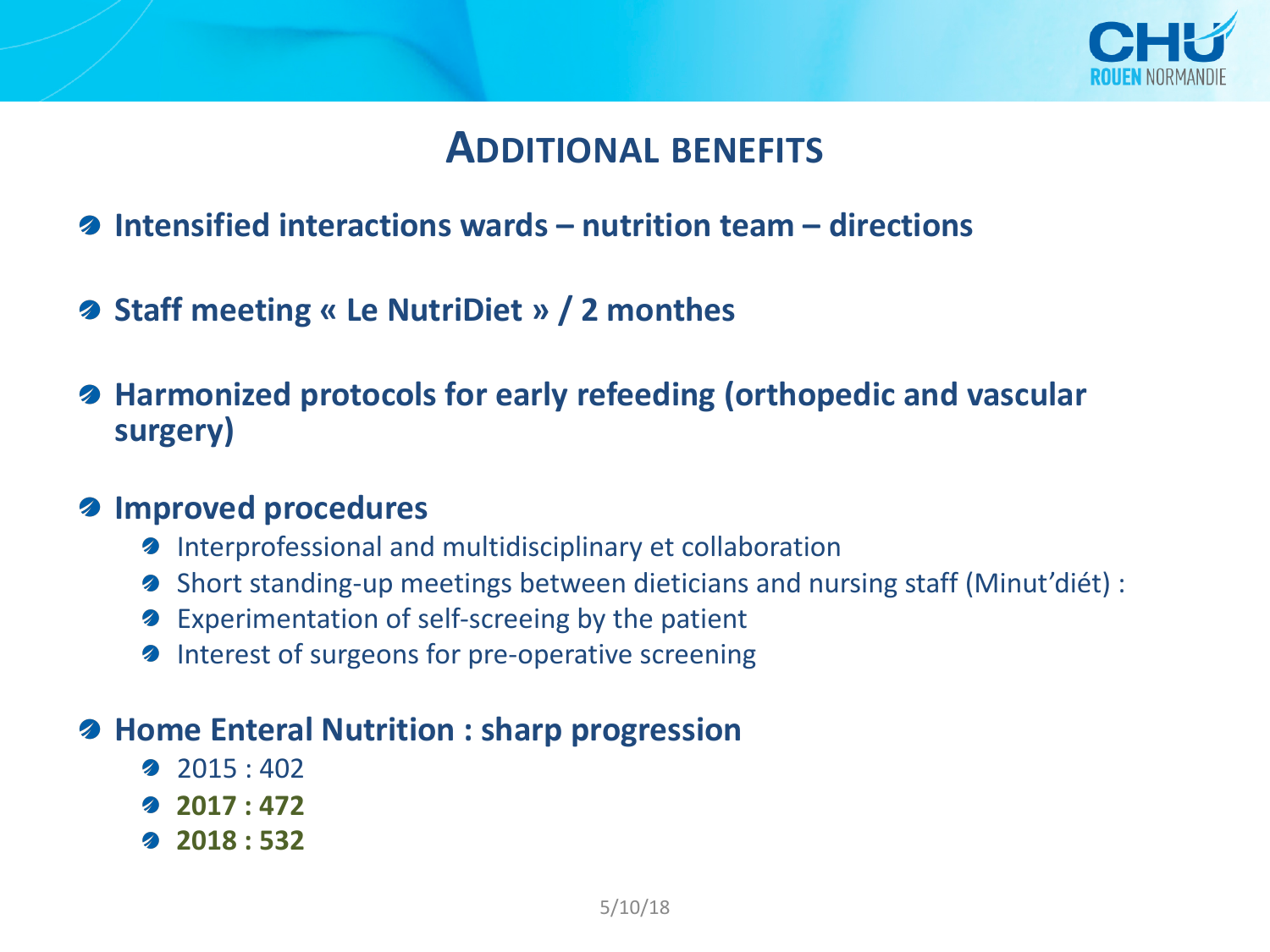

# **CARING FOR MALNUTRITION AT CHU OF ROUEN 2008-2018 : TEN YEARS OF PROGRESS** Total stays with malnutrition codes in all wards

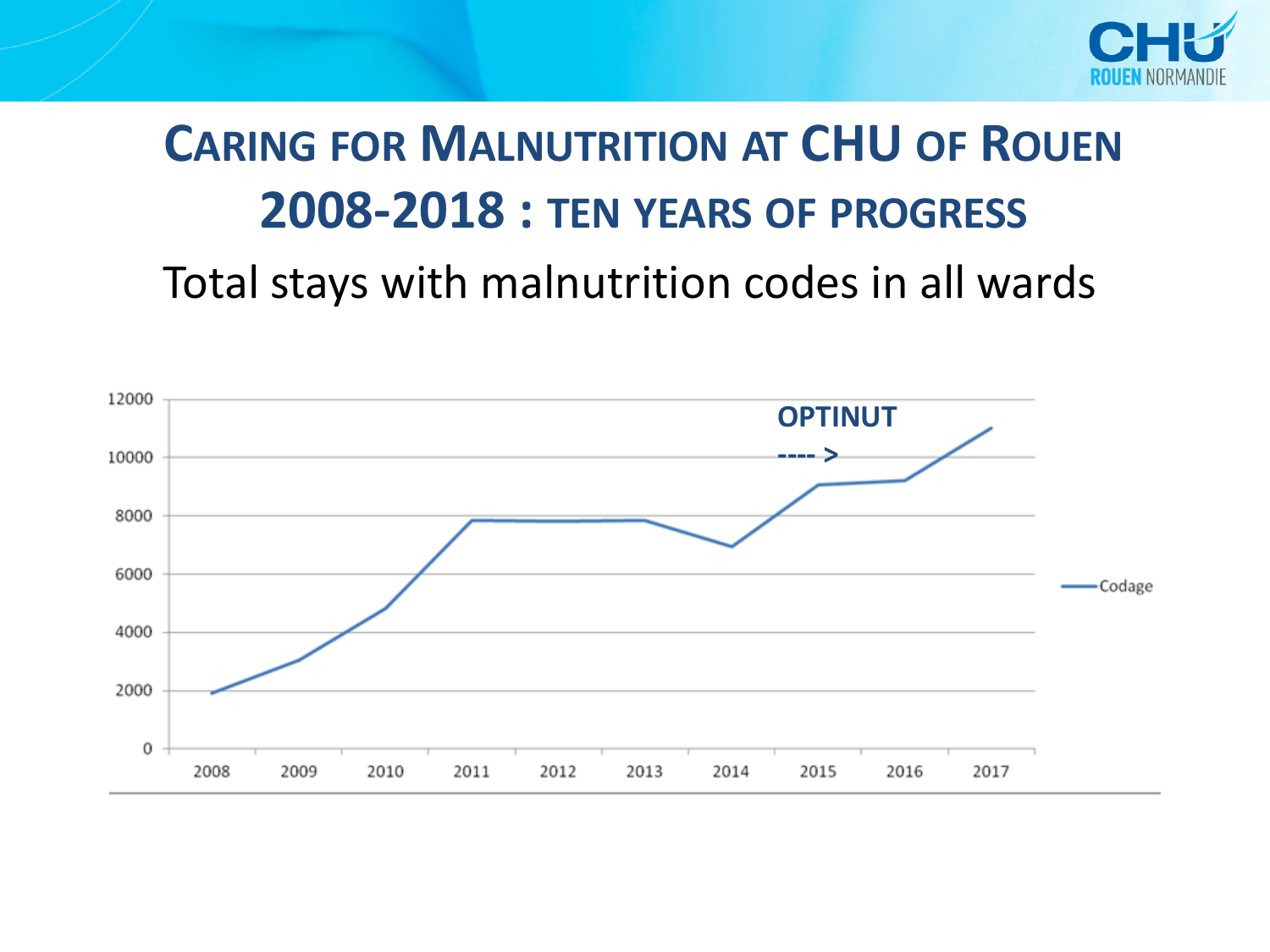

## **CONCLUSIONS - PERSPECTIVES**

- **Increasing screening and care is possible!**
- **Focus and concentrate resources on « high potential wards »**
- **Extend from post-operative care to pre-operative screening and care**
- **Project of multimodal ambulatory preop care**
- **Evaluation, innovation, patient education**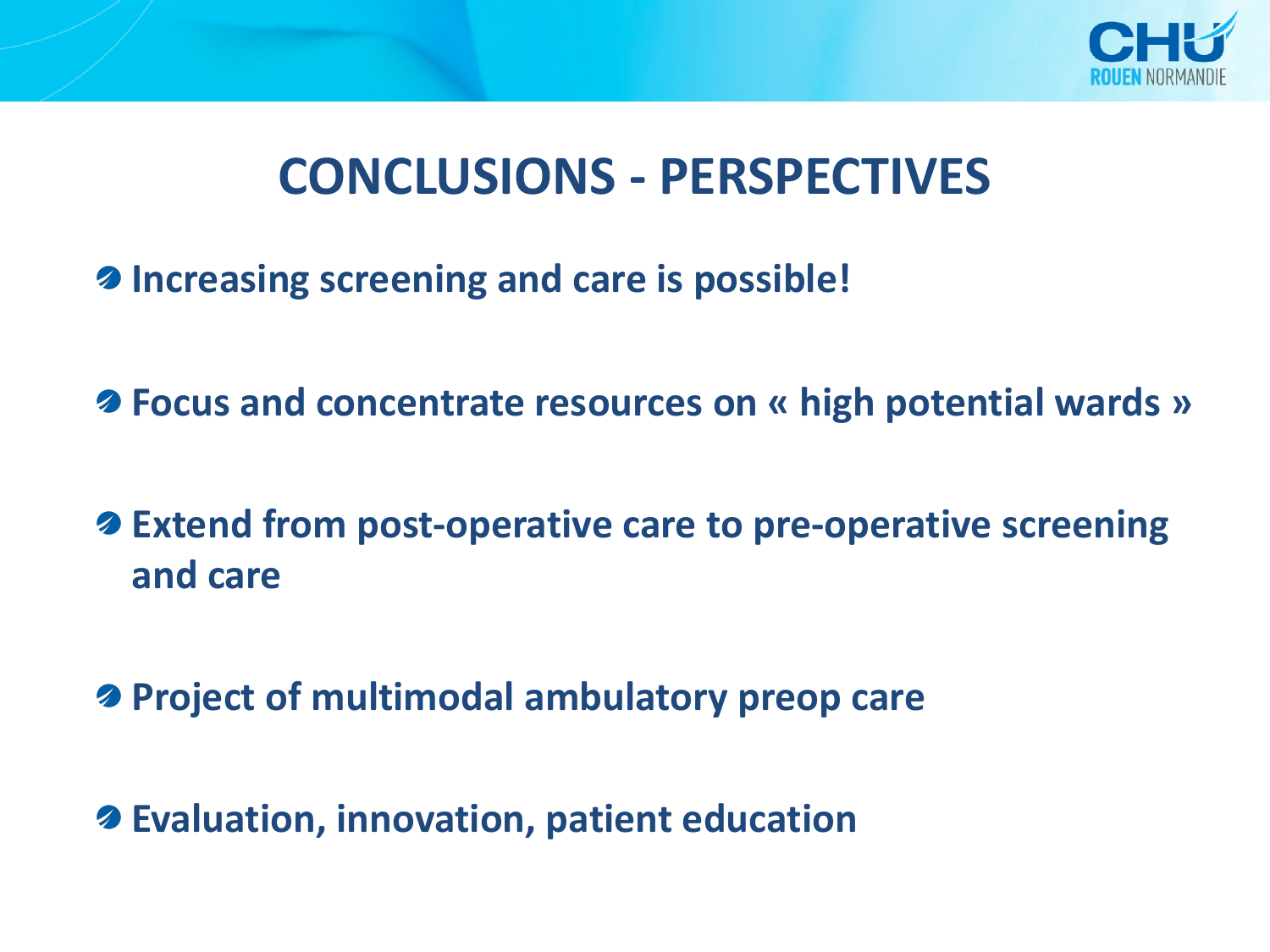### **PROJET OPTINUT**: 2015-2018



#### **THANKS!!!**

**(Caroline Amsellem), Mathilde Maccarone Service Diététique diététiciens contractuels OPTINUT I Rottier, A. Batte**

**Dr A. Bertron - Dr A. Petit - Dr S. Grigioni et les autres médecins du Département de Nutrition**

> **Direction Information Médicale Dr L. Tanguy**

> > **Services impliqués**